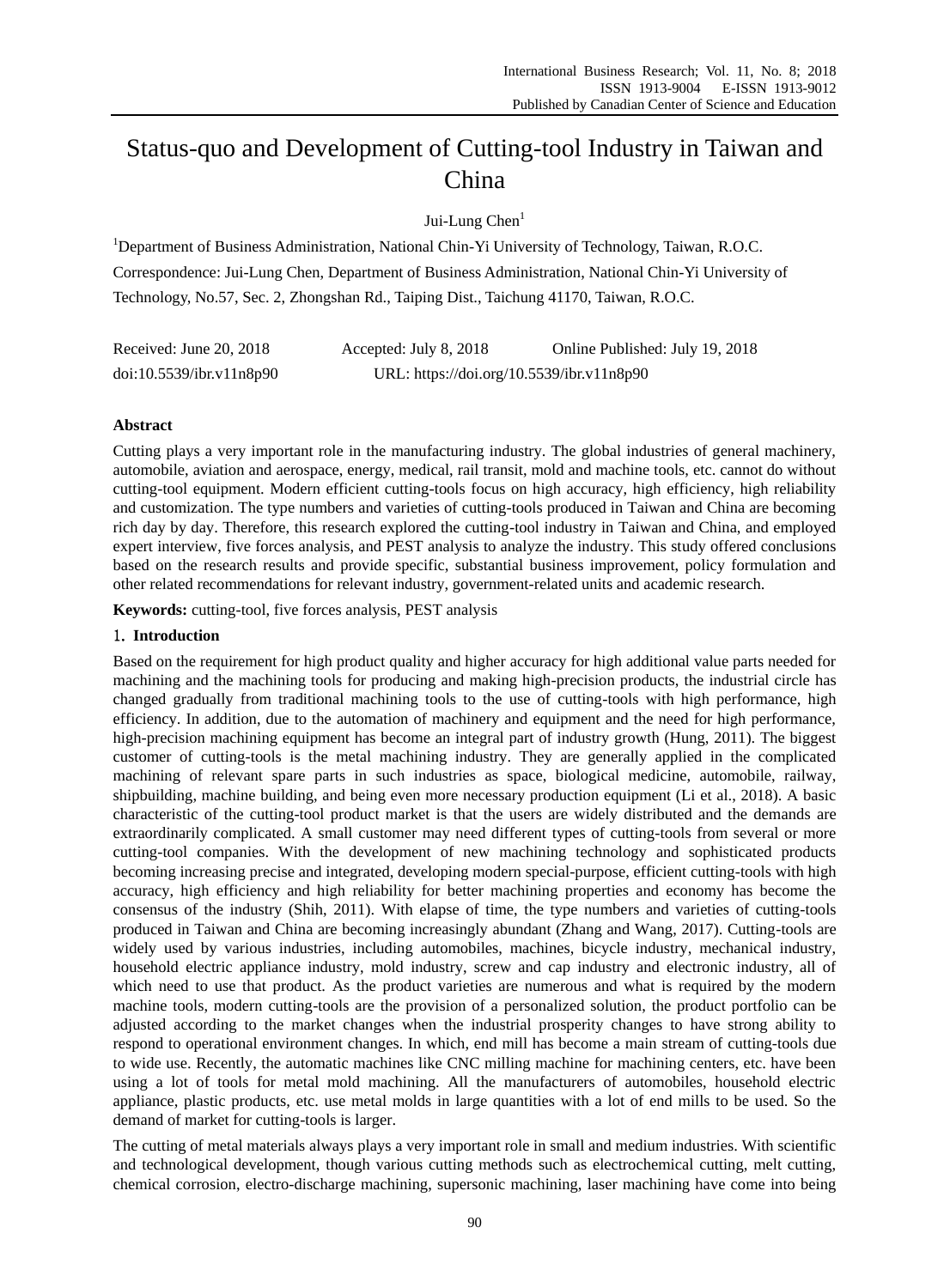in development for metal material cutting, cutting with cutting-tools, among the methods used by all machine tools and some hand tools currently, is still the most principal and widely used method. The essential conditions for modern metal cutting are machine tools, control system and cutting tools as the methods used. The essential conditions for modern metal cutting are the three ones as machine tools, control system and cutting tools. The machine tools provide acting forces, the control system provides various motions and the cutting tools provide high-hardness cutting edges (Li, 2001). The demands in the cutting-tool market over the world are growing constantly. In which, the growth in European, North American countries is stable, especially in East European countries; the Asian market has had a slight recovery where the market potential is very large. The growth in Latin American countries is conspicuous, especially in Mexico. At present, Taiwan and China has developed into one of the most potential cutting-tool markets for development globally, where it is becoming a development trend of the cutting-tool industry that domestic cutting-tools equivalent in performance are produced in place of import to meet the demand of domestic high-end manufacturers for efficient cutting-tools (Tzou, 2013). Therefore, this research explores the cutting-tool industry in Taiwan and China and makes full use of expert's interview method, five forces analysis and PEST analysis to analyze the industry. This research will draw conclusions based on the research results and provide specific, substantial business improvement, policy formulation and other related recommendations for relevant industry, government-related units and academic research.

#### **2. Literature Review**

The global manufacturing industry has begun to develop modern efficient cutting-tools suitable for different specific machining conditions in place of traditional stereotyped standard cutting-tools. This new development strategy first achieved great results in the automotive industry and was promoted to other industries rapidly. In recent years, the fact that modern efficient customized cutting-tools with high accuracy, high efficiency and high reliability replace traditional standard cutting-tools has become a mainstream of development of the tool industry in advanced countries (Shih, 2011). In which, the application in auto  $\&$  motor is one of the highest applications currently. In the process of manufacturing engine system, driving system, steering system, braking system, vehicle body system…etc., mold opening, boring, drilling and milling are required for relevant spare parts. The machining parts in automobile industry are characterized by diversity and large quantity. With recent new breakthroughs in the machine tool technology, rapid cutting has been realized to shorten cutting time and improve machining surface accuracy. (ASKIC, 2014; Li et al., 2018). The materials used for cutting tools in the  $19<sup>th</sup>$  century were mainly high-carbon steel. Until early  $20<sup>th</sup>$  century, high-speed steel came into being in development. As the cutting tools made of high-speed steel has very high hardness and strength, the metal cutting industry was almost reformed. After the middle of the 20<sup>th</sup> century, metal cutting further evolved into sintered carbide cutting-tools. The use of ceramic tools in recent years has even more raised the manufacturing ability of human beings in metal cutting. Especially for today's CNC machine tools, without the advent of sintered carbide cutting-tools, etc., it would be impossible for them to work effectively (Li, 2001). Through tens of years of development, the tool materials produced in Taiwan and China currently have developed gradually from one or two type numbers initially to a complete series being able to meet the machining of such materials as various cast irons, powder metallurgical materials, high-temperature alloys, quenched steel (Zhang and Wang, 2017).

For a long time in the past, manufacturers, except for a few special needs, selected standard cutting-tools as possible as they could. Standard cutting-tools, though not best in performance, are widely accepted due to being economical and practical. Therefore, the traditional cutting-tools industry mainly focused on supply standardization and universalization. However, this concept has begun to change in advanced countries in recent years. As a result of the economic globalization development, the competition in the manufacturing industry is increasingly fierce. Therefore, the manufacturers commit themselves to heightening efficiency and reducing costs. Besides, the scientific and technological progress makes the customization requirement increasingly higher. Therefore, though standard cutting-tools are low in costs and relatively easy to purchase and manage, their universality results in a substantial reduction in machining efficiency. Thus, the global manufacturing industry has begun to commit itself to developing modern efficient cutting-tools suitable for different specific machining conditions. Therefore, modern efficient and advanced cutting-tools will gradually become a market mainstream in future. In particular, a lot of advanced machine building factories have made the requirement to tool factories to supply some efficient and advanced cutting-tools and efficient and special-purpose cutting-tools. However, due to partial tool factories being insufficient in technology, they fail to supply or can only supply a small part of the demands from machine building factories. Modern cutting-tool industry has developed gradually from traditional simple machining type enterprises into development type enterprises relating to basic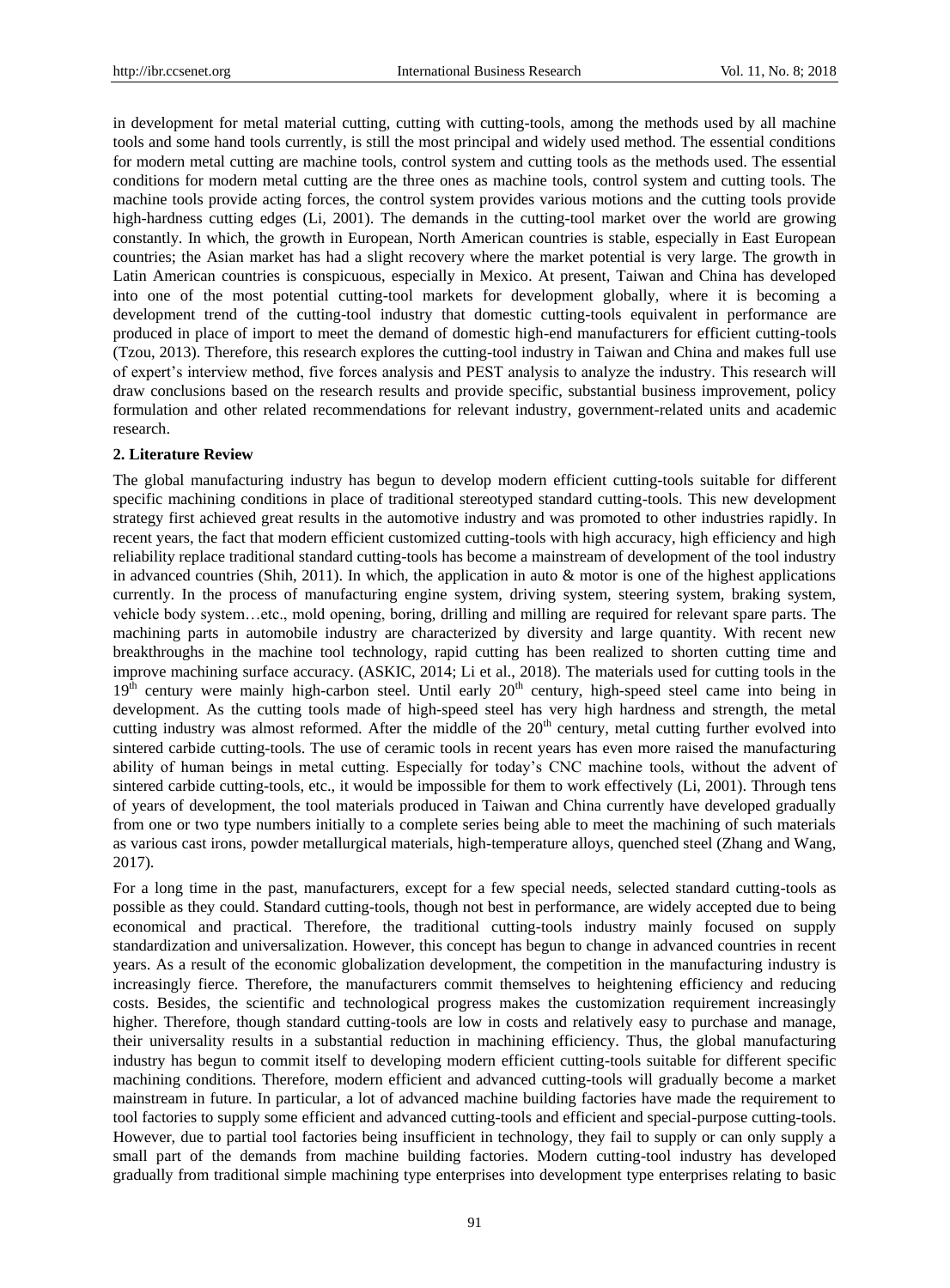tool materials, surface treatment, basic process and complete services, etc. with comprehensive high-tech characteristics. Modern efficient cutting-tool industry applies high technologies to design cutting-tool structure compositely and accurately. Under the demands for high precision and customization, composite cutting-tools integrating multiple functions are the trend of cutting-tool structure development currently. The accurately convertible structure raises the utilization rate of cutting-tool materials remarkably. In relation to tradition, modern efficient cutting-tools are characterized by high accuracy, high efficiency and high reliability, customization, etc., having become a mainstream of tool industry development in advanced countries (Shih, 2011; ASKIC, 2014).

In the new wave of world economic integration, it represents a general trend that the global manufacturing industry accelerates moving to Mainland China. China will also develop gradually into a world class manufacturing base. With the rapid development of such precise manufacturing industries as automobile, aviation, military, mold, refrigeration, power in China, the requirement for the quantity and quality of metal machining cutting-tools is also increasing rapidly. The quantity of high-speed and efficient CNC machine tools and machining centers available in the manufacturing industry in China is also increasing rapidly. A large amount of efficient and advanced cutting-tools are very much needed. At present, the demand for high and medium class molds in Chinese market is very large. However, it is required that domestic molds must meet the needs of users in such aspects as quality, delivery date. Moreover, the demand of such industries as household electric appliance, automobile, plastic products for molds is the biggest. In respect of the international market: in recent years, the labor costs in industrially developed countries have increased and they are moving to developing countries, especially Southeast Asian countries. In these countries, they focus on producing highly precise molds and rely on import to meet the demand for those molds requiring a lot of labor input. Therefore, the international market potential for low and medium class molds is very huge. As long as the quality of domestic molds can increase and the delivery time can be ensured, the prospect for mold export is very optimistic. Therefore, it can be said that China is a cutting-tool market with the highest development potential globally. A lot of transnational groups take their cutting-tool sales expansion in China as the first choice in their own development strategies. Many enterprises also have their Asia-Pacific head offices, R&D centers, training centers and logistics centers settled in China to center around China and radiate to Asia, so that they can serve customers more conveniently and better satisfy the needs of the customers in Asia-Pacific region. The cutting-tools imported by China annually account for around 1/3 of the total amount in the market, all of which are modern efficient ones. However, among the cutting-tools made domestically in China, the cutting-tools that can be modern efficient ones only account for 10%~15%. This indicates that in the meantime that China is becoming a cutting-tool market with the most development potential globally; the high-end market is occupied by transnational enterprises. The development of domestic cutting-tools in China is an arduous task with a long way to go. In the Asian market, the cutting-tools of Taiwan and Korea also have a certain position in China. Especially, the cutting-tools of Taiwan are very popular with Chinese customers due to low price and good practicality (ASKIC, 2014; READ01.COM, 2016).

## **3. Research and Analysis**

From raw material development to production, the scope of modern cutting-tool enterprises includes the surface treatment technology and equipment development and application, the development and application of special-purpose numerical control technology and equipment for tool production. If cutting-tools fail in the course of production, the manufacturing work will stop suddenly resulting in a great loss. Under the traditional production mode in the tool industry, a cutting-tool enterprise is only a standard cutting-tool producer and supplier and a lot of technical and management problems on the site where cutting-tools are used are solved by the users themselves. After development into the modern cutting-tool industry stage, what the cutting-tool industry provides to the users is not merely simple cutting-tool products, but also general solutions to cutting problems. Especially, it provides advanced cutting-tools and quality services. Besides, the types and forms of cutting-tool products are diverse. The demand lot size of individual users for individual products is small. The demands of different users for products are characterized by being few in variety and small in lot size. Therefore, a producer needs rich production lines and the production management is highly difficult (Shih, 2011). Therefore, the research makes relevant analysis to the cutting-tool industry in Taiwan and China, has an expert interview with the well-known cutting-tool industry manufacturer executive chairman in Taiwan and uses five forces analysis and PEST analysis to analyze the status-quo and development of the cutting-tool industry in Taiwan and China.

### *3.1 Five Forces Analysis*

It was presented by Michael Porter in 1979. The purpose is to define the degree of attraction of a market. Port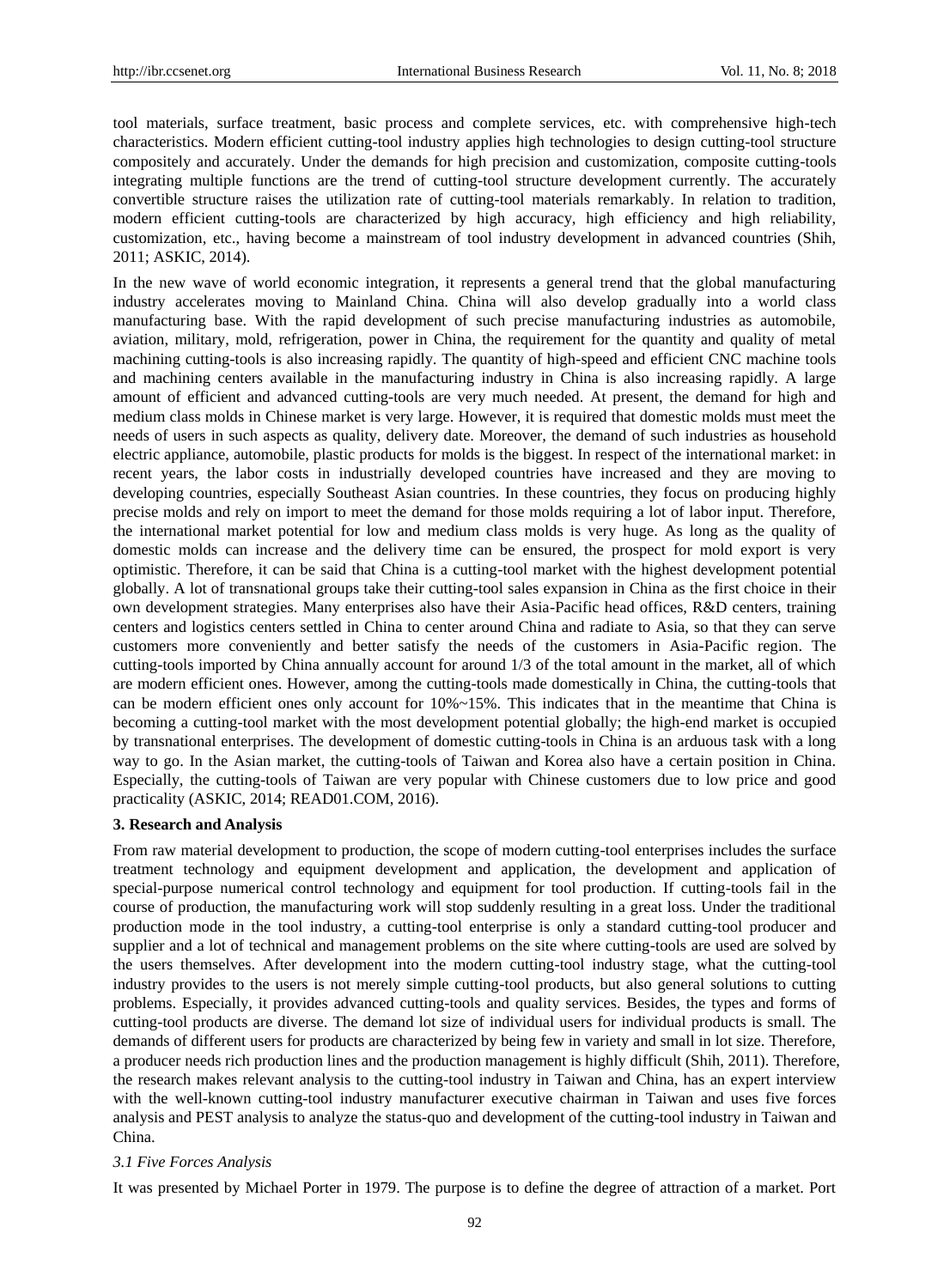thought that the five forces influencing market attraction were the micro-economic level instead of macro-economic level as generally thought. The five forces are "customer bargaining power", "supplier bargaining power", "barriers to entry", "substitutes" and "existing competition" respectively. They are constituted by such structural planes as having a close influence on company service to customers and profit-making. Any force change may attract a company to withdraw from or enter into market (Porter, 1980).

- a) Customer bargaining power: At present, there are numerous competitors in the markets in Taiwan and China. The loyalty of customers to companies is low. For low demands or odd orders, it is only needed to establish a cooperation act based on general market selling price if a customer company is in normal operation. But for those companies under long-term cooperation and customers with large demands, it is necessary to lower the sales price to maintain a long cooperation relationship.
- b) Supplier bargaining power: In recent years, constant global raw material (especially carbide tungsten, petroleum) hiking has resulted in the costs of the cutting-tool companies in Taiwan and China rising.
- c) Threats from entrants: The technical level of the cutting-tool industry is high. Therefore, in the cutting-tool market, certain capital and technology is required to access to that industry, such as market factory establishment, technology acquisition, technology studying, high costs. It is not easy to enter into this kind of oligopoly market. The most possible threat from potential entrants is the scale economy they trigger. This may allow them to occupy market at a low cost and results in the profits of cutting-tool companies becoming less and loss of customers.
- d) Threats from substitutes: In the cutting-tool market, the cutting tools that can be used on miller or machining machines are only milling cutters. In the cutting-tool market, there is almost no substitute being able to replace the function of milling cutters according to the current level of science and technology. Unless technical tools at a higher level can be innovated in place of the existing milling cutters in the market, there is almost no threat from substitutes.
- e) Competitive intensity of existing competition: With the prevailing of precise spare parts in recent years, the competitions in the cutting-tool industry in Taiwan and China have become increasingly fiercer. Therefore, in face of more and more competitors in the market, there can be breakthroughs only through constant technical upgrading and innovation and cost reduction; and the cutting-tool market scale abroad is also rising year after year.

## *3.2 PEST Analysis*

The PEST analysis is a kind of model using environmental scanning to analyze such four factors as political, economic, social and technological in the general environment. This is also part of external analysis in market study and can give a company a description of different factors in general environment. This strategic tool can also help to know effectively market growth or declining, the situation which an enterprise is in, the potential and operating direction of an enterprise.

- a) Political: In recent years, the labor laws in Taiwan and China have become increasingly strict. Personnel cost increase brought by foreign laborers has resulted in overall cost increase. However, such policies as "one belt one road" and "manufactured in China 2025", promoted by China will be a major favorable factor to the cutting-tool industry.
- b) Economic: In recent years, Chinese economy has grown fast. In the electronic industry, unmanned vehicles, electric vehicles, smart household electric appliance…etc. have flourished. It is estimated that there will be profits to make in future 5-10 years.
- c) Social: For Taiwan, the biggest problem brought to that industry by the existing social factors such as population growth reduction, age structure rising, population migration is lack of laborers and technicians. Therefore, it is imperative to employ foreign laborers or relocate factory buildings to foreign countries. In China, the social factors are also complicated and big challenges are also confronted.
- d) Technological: The scientific and technological progress and the wide application of IT technology in the manufacturing industry have changed the traditional business process and working methods greatly and raised the production efficiency and competitive power of the manufacturing industry (Peng, 2012). The future tool industry in Taiwan and China will have a development trend due to production demands.

#### **4. Results and Discussion**

In recent years, one of the trends in the international manufacturing industry is active upgrading and transformation. The modern cutting-tool industry developing from the foundation of the traditional cutting-tool industry keeps on developing and updating the processing technology to respond to the global environmental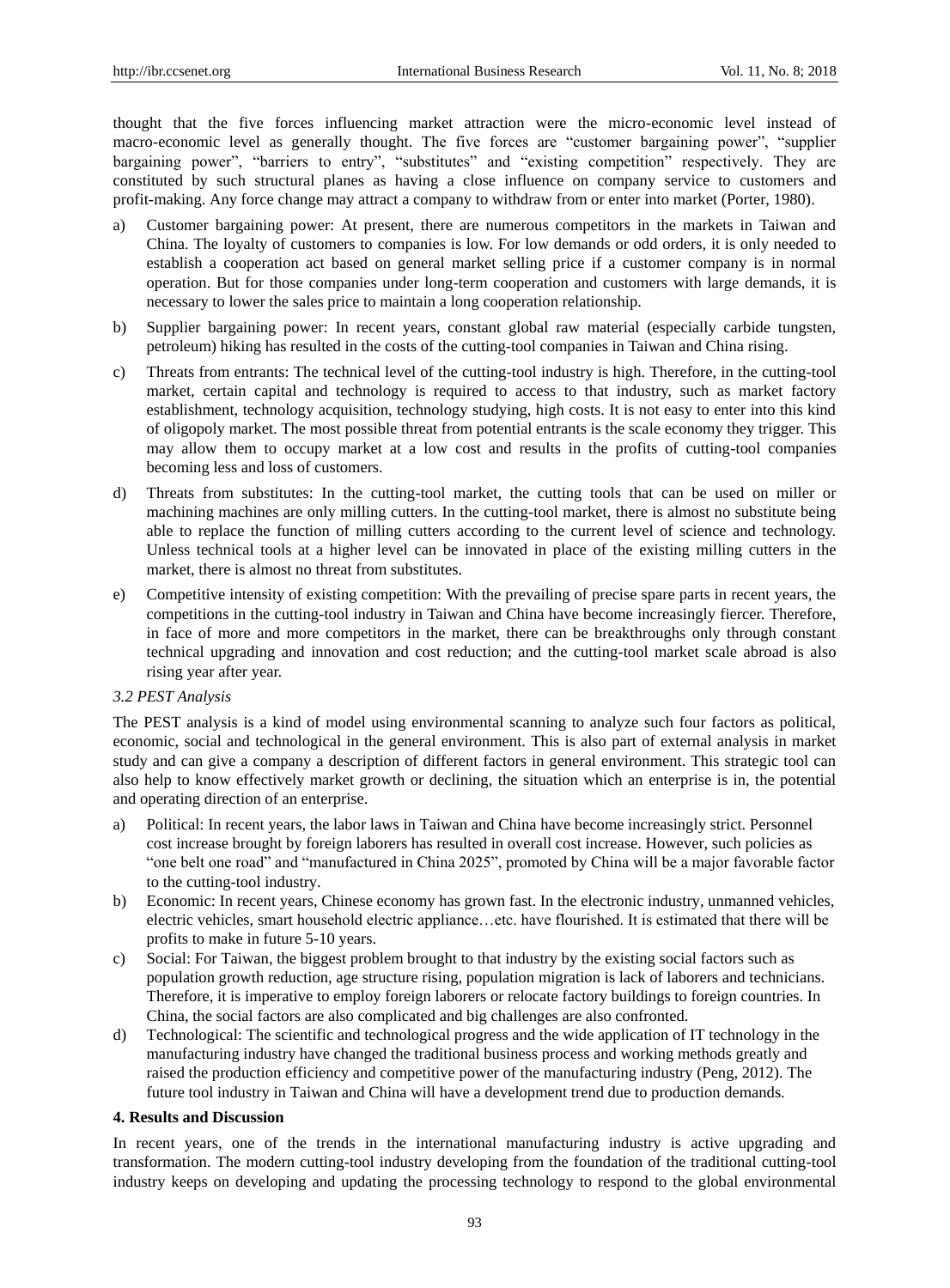changes. It has turned from paying attention to cost performance in the past to taking efficiency priority as the main target. The modern efficient cutting-tools can be reduced to high accuracy, high efficiency, high reliability and customization. Therefore, single enterprise operation is not economical in scale. To realize external scale, it is necessary to establish a large group type enterprise for a synergetic effect in common technical development, sales, service, etc. In which the most crucial is customization. Customization is to provide a set of efficient processing scheme according to the specific requirements of customers, including soft and hard technologies, and stronger soft and hard technology is the core of modern efficient cutting-tools and also the core competitive power of cutting-tool enterprises. The current machine tool development trend is high rotation speed, high accuracy and high quality. The requirement of high-speed operation for the surface treatment to molds, cutting tools and mechanical parts is becoming higher and higher. More service life, less production costs and higher profits are the common target pursued by operators. To coordinate with high-speed machining, save substantial machining time and costs, the development of cutting-tools has become an important factor. Due to higher wear resistance and better hardness, the proportion of tungsten carbide cutting-tool is increasing day after day in the cutting-tool market. In the development of modern efficient cutting-tools, it is imperative to pay attention not only to the hard alloy cutting-tools being large in quantity and wide in range, but also to the super hard cutting-tools and high-performance high-speed steel cutting-tools of which the use demands are growing sharply. Therefore, in the development of the modern manufacturing industry, higher machining quality and efficiency is a perpetual pursuit. The modern efficient cutting-tools are the customized cutting-tools of high accuracy, high efficiency and high reliability serving this kind of requirement (Hung, 2011; Shih, 2011; ASKIC, 2014; Chinabgao.com, 2017).

The development and production of cutting-tool materials is closely related to modern cutting-tool enterprises. For example, the application of super hard materials and super fine grain hard alloy materials has resulted in a substantial increase in the cutting speed of modern cutting-tools. And machining has entered into a era of high-speed cutting. In addition, the development and application of advanced numerical control machining technology has also become an important condition for the modern cutting-tool manufacturing industry to ensure the product quality. Therefore, most manufacturers pursue quality, price, difference and complete specifications and take the maintaining of market share as their main competitive strategy. At present, most internationally renowned transnational cutting-tool groups have their own tool material factories or R&D departments. The comprehensive and high-tech characteristics of modern tool enterprises also determine the constant expansion of their operating technology operation, thereby promoting the production and operation centralization and scale. Therefore, the international organization structure of most internationally renowned transnational tool groups is large and strong all-round development type. At present, in respect of domestic cutting-tool materials (especially the super hard cutting-tool materials), tool surface blank manufacturing technology and coating technology, there is some gap between Taiwan and China and international leading manufacturers. It is suggested that in addition to technical sharing and cooperation in development by enterprises, relevant governmental units can also input relevant resources to upgrade technical development and guide market resources allocation, assist standard development and inspection and test and establish a good platform for foundation construction and industrial technology innovation service (Shih, 2011; Tzou, 2013).

Low carbonization is an important development direction of the manufacturing industry. The implementation of the "low carbon" philosophy and the application of "low carbon" technologies will have the adverse influence of the manufacturing industry on environment minimize and the utilization of resources maximize in the whole product life cycle from design, manufacturing, packaging, transportation, usage, maintenance until scrapping treatment and aftermath handling. This part is also one that the cutting-tool industry should lay emphasis in its future development. At the level of value chain, the cutting-tool industry should expand to the high end of value chain. Generally speaking, the structural upgrading of the manufacturing industry is to follow the route of process upgrading-product upgrading-function upgrading-value chain upgrading to realize the climbing from "the low end of value chain" to "the high end of value chain". The upgrading of value chain mainly has two routes, one is to be based on this value chain to leap from the production link to the link of design and marketing, etc. with abundant profits to change the position of an enterprise itself in the value chain; the other is to leap from one value chain to another value chain which is new with a higher value and stronger profit-making ability in relevant industry. Moreover, union standard promotion can be used as a useful weapon to promote industrial cluster development, follow through and implement union standards, strengthen enterprise cooperation within a cluster, upgrade industrial competitive power and drive regional economic development to realize a leap-forward development and optimized configuration of such resources advantages as talent, policy, information, fund, in relevant units and departments, construct a platform for technical development, product testing, standard development, information sharing and cooperation exchange to provide technical support for union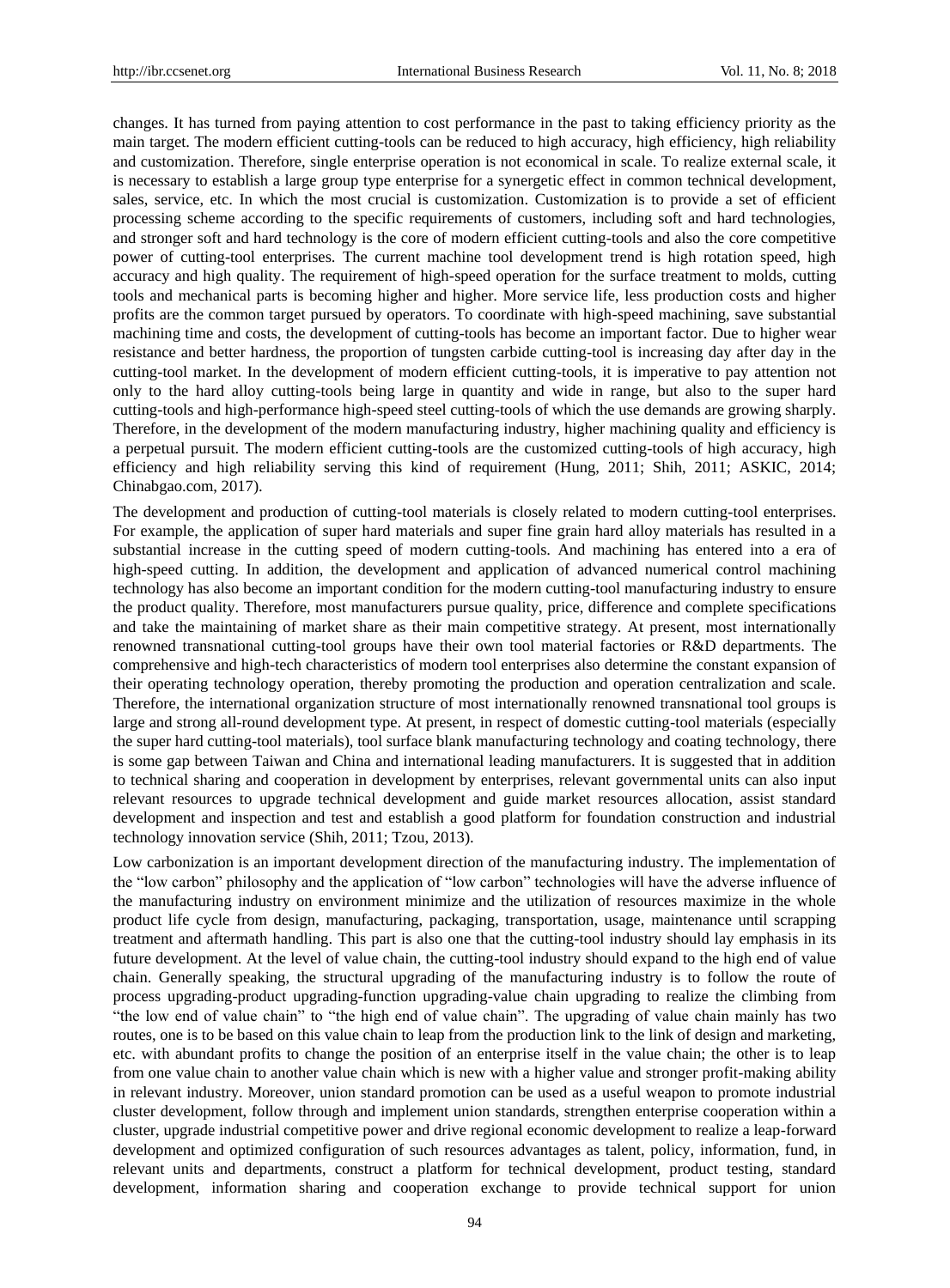standardization, promote scientific and technological innovation and standard innovation linkage, promote the upgrading of the tool industry. Due to the varieties produced by enterprises being numerous and the difference between tool application scope and consumption being great, it is suggested to take the lead to develop and implement union standards for those "nonstandard tools" produced and used in large quantities by tool enterprises currently to fan out from point to area, expand gradually, give play to the effect of union standards to promote industrial structure regulation, raise the utilization rate of industrial resources,promote the technical progress and independent innovation of tool industrial clusters and provide a technical guarantee for the scientific development, regulated developed and continuous development of tool industrial clusters (Peng, 2012; Tzou, 2013).

Cutting-tool products are industrial products (non-consumer products) with low unit price and separate purchase and use. Therefore, in sales, technical service is stressed in particular. In face of the grim market situation, it is imperative to increase the added value of products through heightening service. Just like machine tools, customers who purchase cutting-tools do not need the cutting-tools themselves. What they even more need is to attain their perfect cutting requirements. Therefore, for cutting-tool manufacturing enterprises, they cannot merely describe the performance indexes of cutting-tools themselves in selling cutting-tools but also need to study the materials of the work pieces to be machined by customers and give a systematic solution in combination with their costs. Besides, distribution through agents can increase market coverage and reduce the sales costs. In addition, in industrial boom fluctuations, product portfolio can be flexibly adjusted with market changes for strong ability to respond to operational environment changes. The tool market is very wide and the product varieties are very complicated. A few big enterprises can be far from sufficiency. The medium and small enterprises can select a certain product variety or a certain segment market to develop their own characteristics and special advantages and make every effort to establish a good brand image in the international market. Under high competitions, the international tool industry development is becoming increasingly centralized. That the tool industry raises the service level is the inevitable result of the high development of modern manufacturing industry specialization. The trend of manufacturing industry and service industry integration is accelerating. Currently, the manufacturing and service functions of a lot of enterprises have been integrated. The economic activities of some enterprises have even shifted from centering around manufacturing to service. Therefore, an enterprise with strong development ability and economic strength will have the opportunity to stand out and become a main force promoting and leading the industrial development (Hung, 2011; Shih, 2011; Peng, 2012; READ01.COM, 2016).

## **Acknowledgement**

This research is supported by the National Chin-Yi University of Technology, Taiwan, R.O.C. (under Project #: NCUT-18-R-MB-024)

### **References**

- ASKIC. (2014). Tungsten carbide tool share in domestic tool market increased. Retrieved from: http://big5.askci.com/news/201401/14/141550350733.shtml
- Chinabgao.com (2017). Analysis of development mode of modern tool industry in 2015. Retrieved from: http://big5.chinabgao.com/freereport/68636.html
- Hung, H. (2011). Taiwan Machinery Monthly, 598, Retrieved from: http://www.tami.org.tw/print/598/598\_01.htm
- Li, C., Liang, S., Hsu, C., Wu, P., & Tseng, Y. (2018). Technical review and case study of made-in-Taiwan high-end five-axis controller, *Journal of the Mechatronic Industry, 420*, 56-65. http://www.airitilibrary.com/Publication/alDetailedMesh?DocID=P20171221002-201803-201803050013-2 01803050013-56-65
- Li, Y. (2001), Cutter Tooling, Taipei: New Wun Ching Developmental Publishing Co., Ltd.
- Peng, C. (2012). Transformation of manufacturing upgrading and Yangjiang hardware cutter industry cluster. *Modern Business Trade Industry, 13*, 77-19.

http://www.airitilibrary.com/Publication/alDetailedMesh?DocID=hkgyjs201105004

- Porter, M. E. (1980). *Competitive strategy: Techniques for analyzing industries and competitors*. New York: Free Press.
- READ01.COM (2016). China will become the world's most promising cutting tool market. Retrieved from: https://read01.com/6j58J6.html#.WxoDrO6FOUk